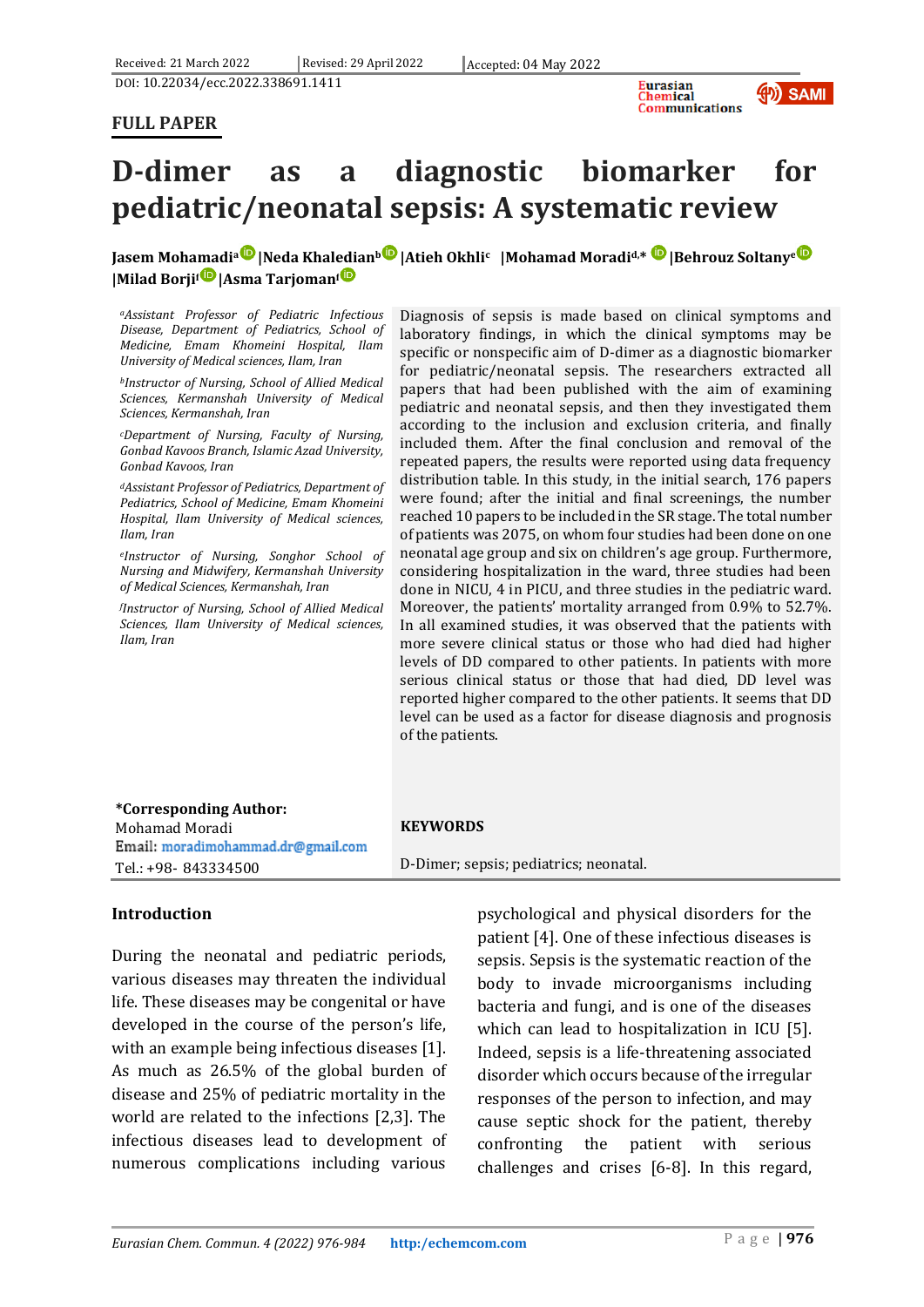

WHO has currently considered sepsis as an important threat for patient safety and health as well as the global health regarding prevention, diagnosis, and treatment of this disease, and thus has special emphasis on them [9].

In the US, annually about 300 per 100,000 cases of sepsis occur causing high economic burden for the patients [10]. Sepsis is very important in children and neonates, claiming 10% of mortalities related to children under five, which is highly notable [11]. Various factors affect the development of sepsis as well as prognosis of these patients. One of these factors is the clinical status of children and neonates. Underlying diseases as well as low birth weight are among the risk factors affecting poor prognosis of this disease [12,13]. Quantification of statistics and reports regarding the prevalence and the capacity to prevent sepsis can provide the significant implications for planning on the reduction of this disease. Through identifying the causes, factors, and its reduction methods, the huge healthcare costs as well as complications can be prevented that occur for these patients [14,15].

Diagnosis of sepsis is made based on clinical symptoms and laboratory findings, in which the clinical symptoms may be specific or nonspecific. The laboratory variables can provide more suitable findings for the earliest possible diagnosis of the disease as well as the appropriate solutions for improving and treating patients [16-18]. In patients suspected to have sepsis, various tests are checked each of which can provide specific clinical findings to the healthcare specialist. One of these tests is D-Dimer. DD is one of the products resulting from degradation of fibrin in the body which can be measured in the blood. With the increase of the fibrin lysis process in coagulation disorders, its value increases in the blood causing aggravation of disease. The DD elevation has been observed in patients with local or systemic identified infections, and it is associated with more

severe disease, and also the need to provide more healthcare services. Likewise, this laboratory test is used for diagnosing venous thromboembolism, diffusing intravascular coagulation, and for screening patients [19- 21].

# **Aim**

Identifying suitable methods for diagnosing and treating diseases is one of the tasks and priorities of healthcare specialists, where systematic review can provide them with proper evidence. Accordingly, the present study was performed with the aim of D-dimer for diagnosis of pediatric/neonatal sepsis via a systematic review method on papers which have examined sepsis in children and neonates.

# **Materials and methods**

# *Database search strategy*

This study is a systematic review paper performed with the aim of D-dimer for diagnosis of pediatric/neonatal sepsis worldwide. The researchers performed search across domestic databases of Iran (SID, MagIran, IranMedex, and IranDoc) as well as international databases (Google scholar, Cochrane, Embase, ScienceDirect, Scopus, PubMed, and Web of Science) with no time constraint. The search was performed using Persian and English keywords according to the MESH system.

# *Selection of studies*

The researchers extracted all papers that had been published with the aim of examining pediatric and neonatal sepsis, and then they investigated them according to the inclusion and exclusion criteria, and finally included them. The availability of full text of papers, measurement of DD in pediatric and neonatal groups, Persian or English papers, and the statistical population age being in the pediatric and neonatal age group were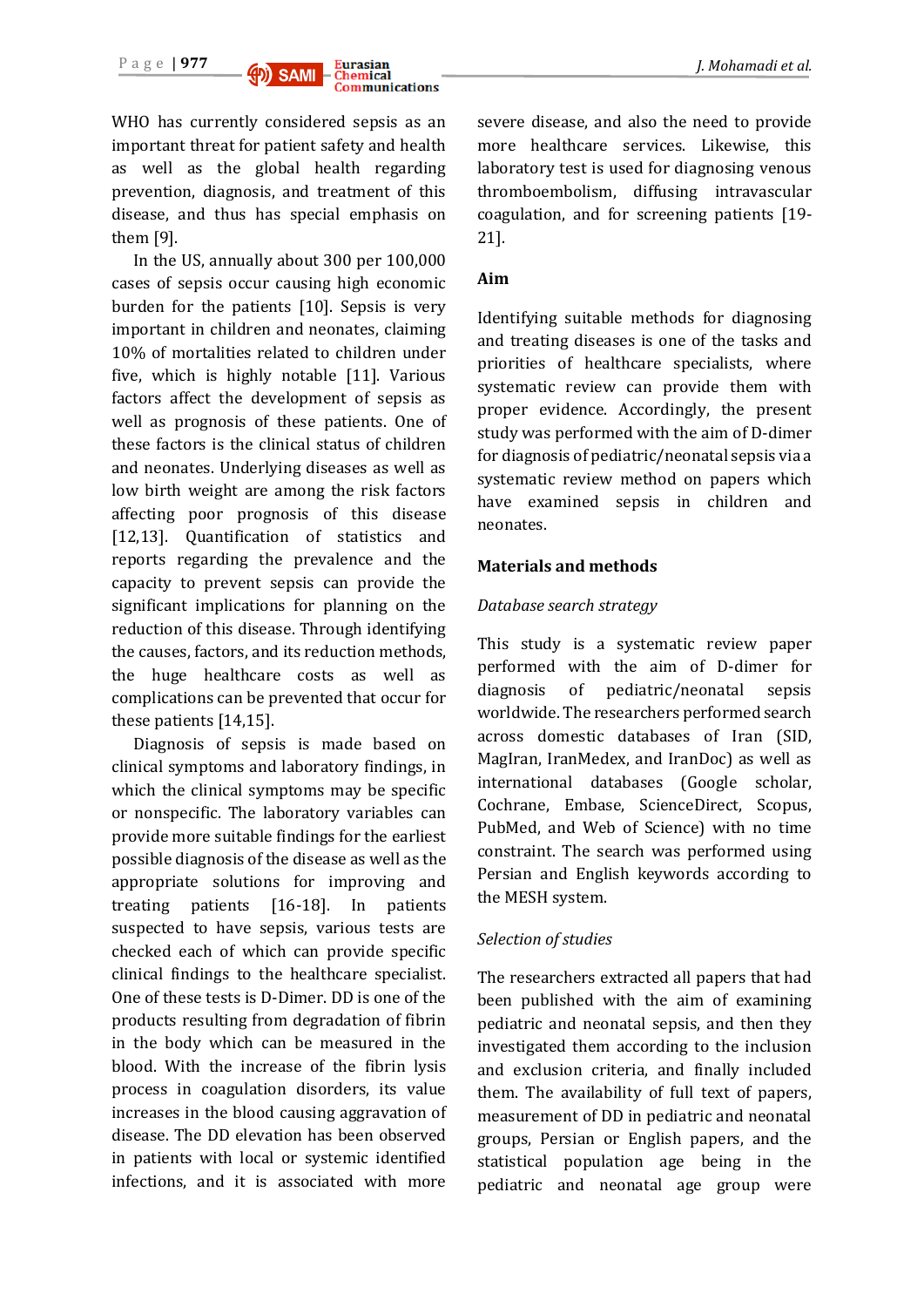

considered as the inclusion criteria. On the other hand, case report, case series and metaanalyses, and the studies with unknown and repeated methodology, were excluded from the study. In this scrutiny, PICO criterion includes the following:

**P:** Pediatric/Neonatal diagnosis with sepsis;

**I:** Amount of DD in Pediatric/Neonatal diagnosis with sepsis;

**C:** Comparison of DD levels in healthy infants and children with sepsis;

**O:** Report on the Test value DD.

## *Paper selection and data extraction*

In the first stage, all published papers were investigated, and then the papers which met the inclusion criteria were included. For data extraction, a checklist captured surname of the author, sample size, age range of patients, the country in which the research had been done, name of the place of hospitalization, mortality rate, age as well as the association of DD with clinical status of patients. The search was performed by two MSc students in nursing, and in case of any difference in the acquired results, the issue would be investigated by two pediatricians available in the research. Furthermore, all papers were introduced into EndNote software, and in the case of any similarity in them, the duplicate papers would be removed.

## *Statistical analysis*

After the final conclusion and removal of repeated papers, the results were reported using data frequency distribution table.

## **Result**

In this study, in the initial search, 176 papers were found; after the initial and final screenings, the number reached 10 papers to be included in the SR stage. The total number of patients was 2075, for whom four studies had been conducted on neonatal age group and six on children's age group. Besides, considering hospitalization in the ward, three studies had been done in NICU, 4 in PICU, and three studies in the pediatric ward. Moreover, mortality of patients arranged from 0.9% in the study by Zallocco *et al.* [22] in Italy to 52.7% in the study by Bay *et al.* [23] in Turkey. In all examined studies, it was observed that the patients with more severe clinical status or those who had died had higher levels of DD compared to other patients (Table 1). Figure 1 displays the flowchart of articles submitted to the SR stage.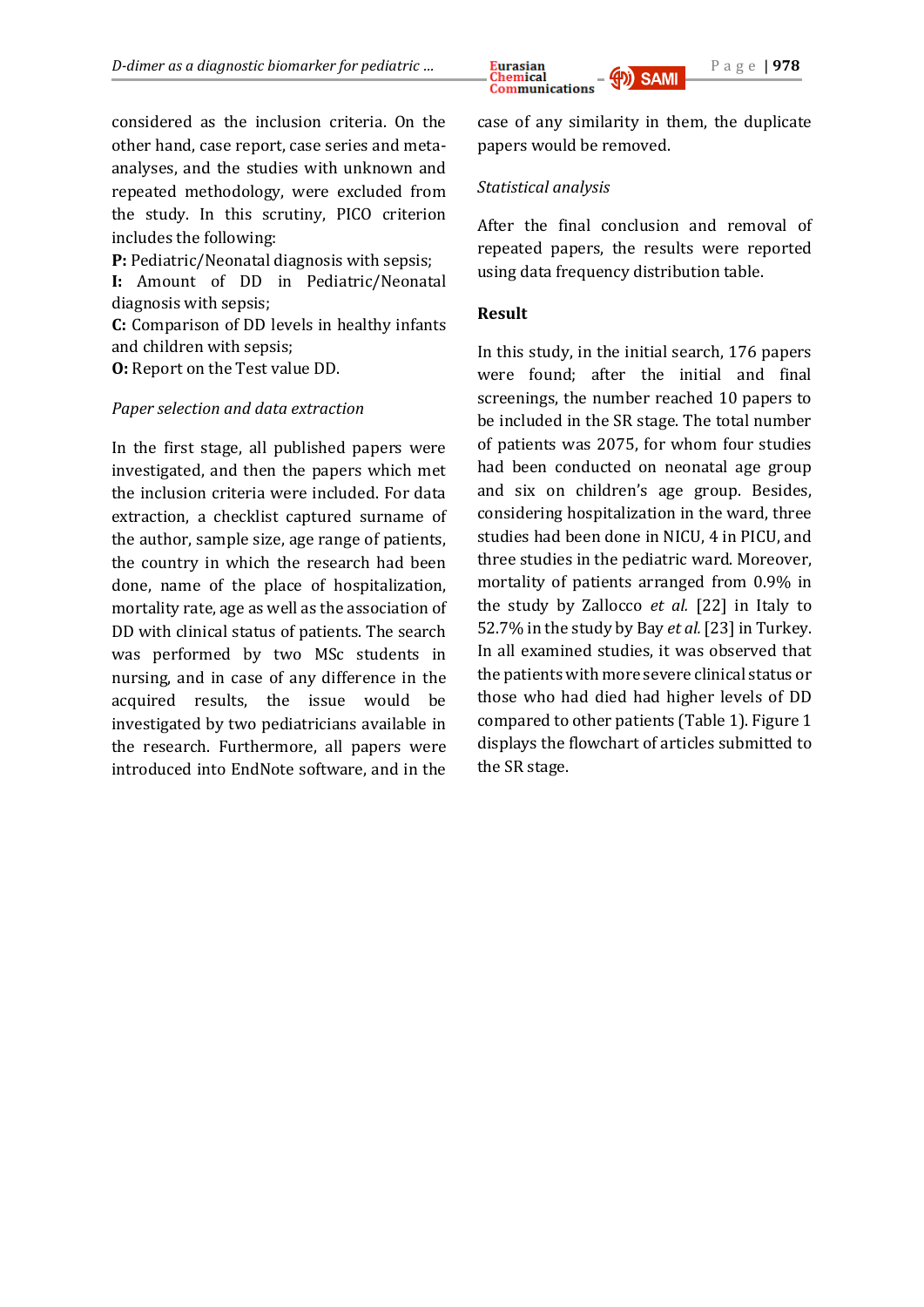

**TABLE 1** Status of articles entered in the SR stage

| <b>Authors</b>               | <b>Years</b> | N   | Age          | Country | Secti<br>on<br>nam<br>e    | type of study                                                                                                    | Morta<br>lity<br>rate | <b>Gender and age</b>                                                                                                                                                                                                                          | <b>Relationship between D-dimer</b><br>and neonatal clinical status                                                                                                                                                                                |
|------------------------------|--------------|-----|--------------|---------|----------------------------|------------------------------------------------------------------------------------------------------------------|-----------------------|------------------------------------------------------------------------------------------------------------------------------------------------------------------------------------------------------------------------------------------------|----------------------------------------------------------------------------------------------------------------------------------------------------------------------------------------------------------------------------------------------------|
| Jhang et<br>al. [24]         | 2021         | 135 | Neonatal     | Korea   | PICU                       | 110 patients were<br>in the survivor<br>group and 25 in<br>the non-survivor<br>group.                            | 18.7%                 | Out of the total 135 patients, 84<br>(62.2%) were male, out of whom 70<br>$(63.6\%)$ were in survivor and $14(56\%)$<br>in non-survivor groups.                                                                                                | Out of the total 135 patients, 84<br>(62.2%) were male, out of whom 70<br>(63.6%) were in survivor and<br>14(56%) in non-survivor groups.                                                                                                          |
| El-Shahat<br>et al. [25]     | 2022         | 90  | Neonatal     | Egypt   | <b>NICU</b>                | 45 neonates<br>suffering from<br>sepsis indicate<br>group and 45<br>healthy neonates<br>in the control<br>group. | 11%                   | In the case group, $23(51.1\%)$ of<br>patients were male, 22 (48.9%) were<br>female, and their age range was 1-15.<br>In the control group, $18(40\%)$ of<br>patients were male, 27(60%) were<br>female, and their age range was 1-14<br>days. | In the case group, $23(51.1\%)$ of<br>patients were male, 22 (48.9%)<br>were female, and their age range<br>was 1-15.<br>In the control group, $18(40\%)$ of<br>patients were male, 27(60%) were<br>female, and their age range was 1-<br>14 days. |
| Sharma<br><i>et al.</i> [26] | 2018         | 50  | Children     | India   | Pedi<br>atric<br>${\bf S}$ | 50 patients were<br>included who<br>were assigned<br>into the case and<br>control groups.                        | 10%                   | In both case and control groups, 32<br>$(64%)$ were male and 18 (36%) were<br>female. Also, M(SD) of the patients' age<br>was 6.4(2.7) years, and all patients<br>were within 1-10 years of age.                                               | In both case and control groups, 32<br>$(64%)$ were male and 18 (36%)<br>were female. Likewise, M(SD) of the<br>patients' age was 6.4(2.7) years, and<br>all patients were within 1-10 years<br>of age.                                            |
| Li et al.<br>$[27]$          | 2020         | 634 | Children     | China   | PICU                       | 476 patients were<br>in the training<br>group and 158<br>patients in the<br>validation group.                    | 25.4%                 | 65.3% of patients were female and<br>$M(SD)$ of patients' age was $16.9(24.4)$ .<br>Besides, all patients were within the 1<br>month - 14 years age range.                                                                                     | 65.3% of patients were female and<br>M(SD) of patients' age was<br>16.9(24.4). Likewise, all patients<br>were within the 1 month $-14$ years<br>age range.                                                                                         |
| Peker et<br>al.<br>[1][28]   | 2011         | 61  | Infants      | Turkey  | <b>NICU</b>                | 40 patients were<br>in the study group<br>and 21 in the<br>control group.                                        | 32.5%                 | In the study group, 26 neonatal<br>patients were male and their mean age<br>was $10.55(7.09)$ days; this value was<br>14 and $6.57(6.98)$ days in the control<br>group, respectively.                                                          | In the study group, 26 neonatal<br>patients were male and their mean<br>age was 10.55(7.09) days; this value<br>was 14 and 6.57(6.98) days in the<br>control group, respectively.                                                                  |
| Roman et<br>al. [29]         | 1993         | 43  | Newbor<br>ns | Spain   | <b>NICU</b>                | In the control<br>group, there were<br>20 neonates, in                                                           |                       | The male gender in the control group<br>was 10 neonates, in septic group 8<br>neonates, and in the shock group 5                                                                                                                               | The male gender in the control<br>group was 10 neonates, in septic<br>group 8 neonates, and in the shock                                                                                                                                           |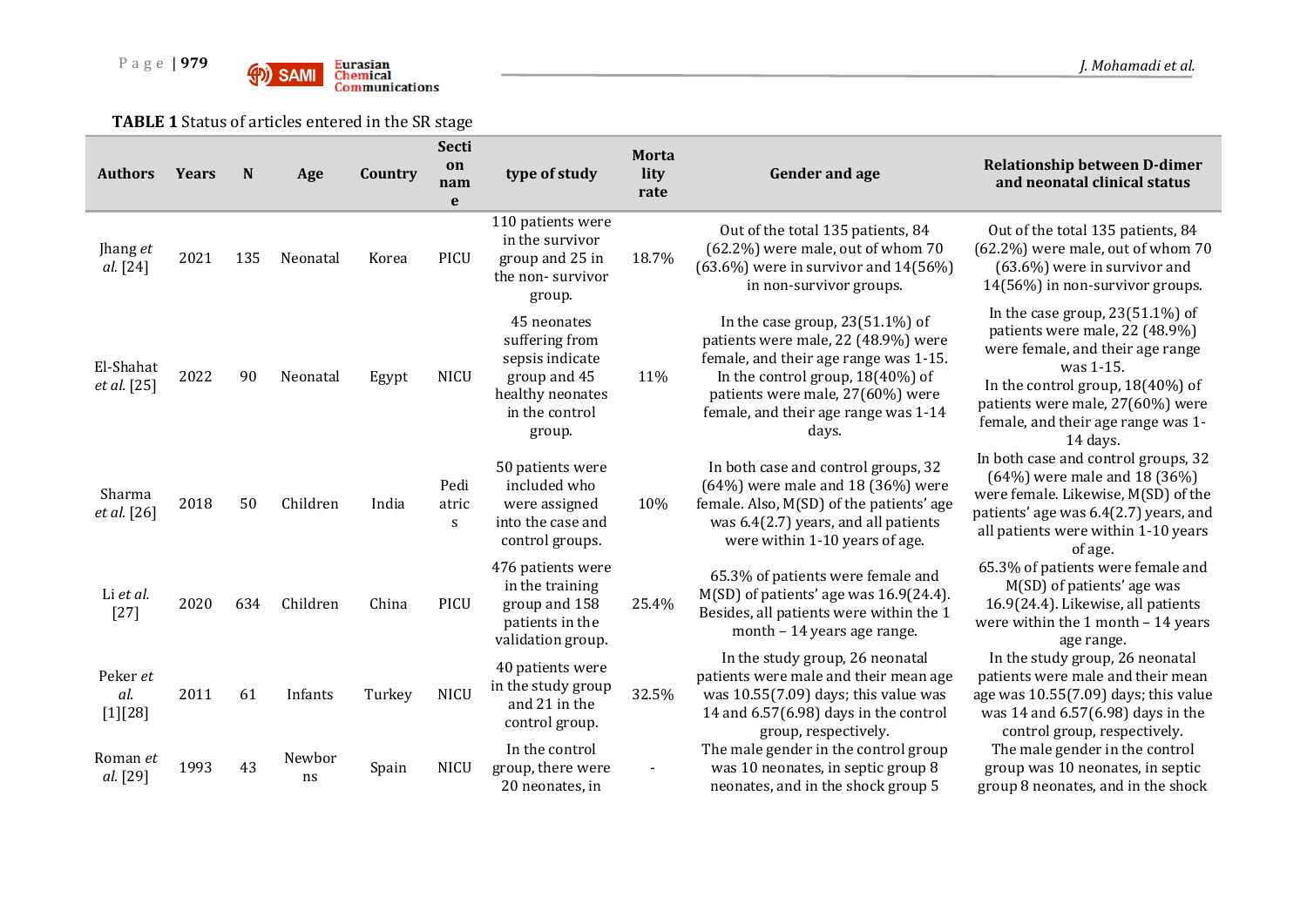|                         |      |     |           |        |                                   | the septic group 8<br>neonates, and in<br>the shock group<br>15 neonates                                                                                                                      |       | neonates. The mean age of the<br>neonates in the control group was 1.5<br>days, in septic group 1.7 days, and in<br>shock group 1.5 days.                                                                                                                                                                   | group 5 neonates. The mean age of<br>the neonates in the control group<br>was 1.5 days, in septic group 1.7<br>days, and in shock group 1.5 days.                                                                                                                                                                               |
|-------------------------|------|-----|-----------|--------|-----------------------------------|-----------------------------------------------------------------------------------------------------------------------------------------------------------------------------------------------|-------|-------------------------------------------------------------------------------------------------------------------------------------------------------------------------------------------------------------------------------------------------------------------------------------------------------------|---------------------------------------------------------------------------------------------------------------------------------------------------------------------------------------------------------------------------------------------------------------------------------------------------------------------------------|
| Zallocco<br>et al. [22] | 2018 | 89  | Children  | Italy  | outsi<br>de<br>the<br><b>PICU</b> | 63 patients were<br>Indian non-severe<br>sepsis group and<br>26 patients in the<br>severe sepsis<br>group.                                                                                    | 0.9%  | In non-severe sepsis, there were 39<br>male patients with the mean age 8 (1-<br>71) months; these values were 19 and<br>17 (2-111) months in the severe sepsis<br>group, respectively.                                                                                                                      | In non-severe sepsis, there were 39<br>male patients with the mean age 8<br>(1-71) months; these values were<br>19 and 17 (2-111) months in the<br>severe sepsis group, respectively.                                                                                                                                           |
| Bay et al.<br>$[23]$    | 2006 | 60  | Children  | Turkey | PICU                              | 36 patients were<br>in sepsis plus DIC<br>group, 24 patients<br>in the sepsis<br>group, and 20<br>patients in the<br>control group.                                                           | 52.7% | In the sepsis plus DIC group, male<br>gender was 22, in sepsis group 13, and<br>in control group 5 patients. Besides, the<br>age of patients in terms of months in<br>the sepsis plus DIC, sepsis, and control<br>groups was 21.08(27.4), 17.04(28.40),<br>and 18.22(20.34), respectively.                  | In the sepsis plus DIC group, male<br>gender was 22, in sepsis group 13,<br>and in control group 5 patients.<br>Furthermore, the age of patients in<br>terms of months in the sepsis plus<br>DIC, sepsis, and control groups was<br>21.08(27.4), 17.04(28.40), and<br>18.22(20.34), respectively.                               |
| Chen et<br>al. [30]     | 2017 | 788 | Children  | China  | PICU                              | 438 patients were<br>in the survival<br>group, and 154<br>patients in the<br>death group.                                                                                                     | 26.6  | In the survival group, 78% had male<br>gender and 74.8% were in the 1-month<br>age group. Besides, in the death group,<br>85% were male and 74.8% were in the<br>1-month age group.                                                                                                                         | In the survival group, 78% had male<br>gender and 74.8% were in the 1-<br>month age group. Likewise, in the<br>death group, 85% were male and<br>74.8% were in the 1-month age<br>group.                                                                                                                                        |
| Chen et<br>al. [31]     | 2021 | 125 | Pediatric | China  | patie<br>nts                      | 69 patients were<br>in nosocomial<br>group, 56 patients<br>in the non-<br>nosocomial group,<br>94 patients in<br>neutropenic<br>group, and 31<br>patients in the<br>non-neutropenic<br>group. |       | In the nosocomial group, 60.7% of<br>patients were male and their mean age<br>was $5.8$ (3.4-7.8) in terms of median<br>$(25th-75th)$ percentile) $(y)$ . In the non-<br>nosocomial group, 62.5% were male in<br>the neutropenic group, 63.8% were<br>male in the non-neutropenic group<br>54.8% were male. | In the nosocomial group, 60.7% of<br>patients were male and their mean<br>age was 5.8 (3.4-7.8) in terms of<br>median (25 <sup>th</sup> -75 <sup>th</sup> percentile) (y). In<br>the non-nosocomial group, 62.5%<br>were male in the neutropenic<br>group, 63.8% were male in the non-<br>neutropenic group 54.8% were<br>male. |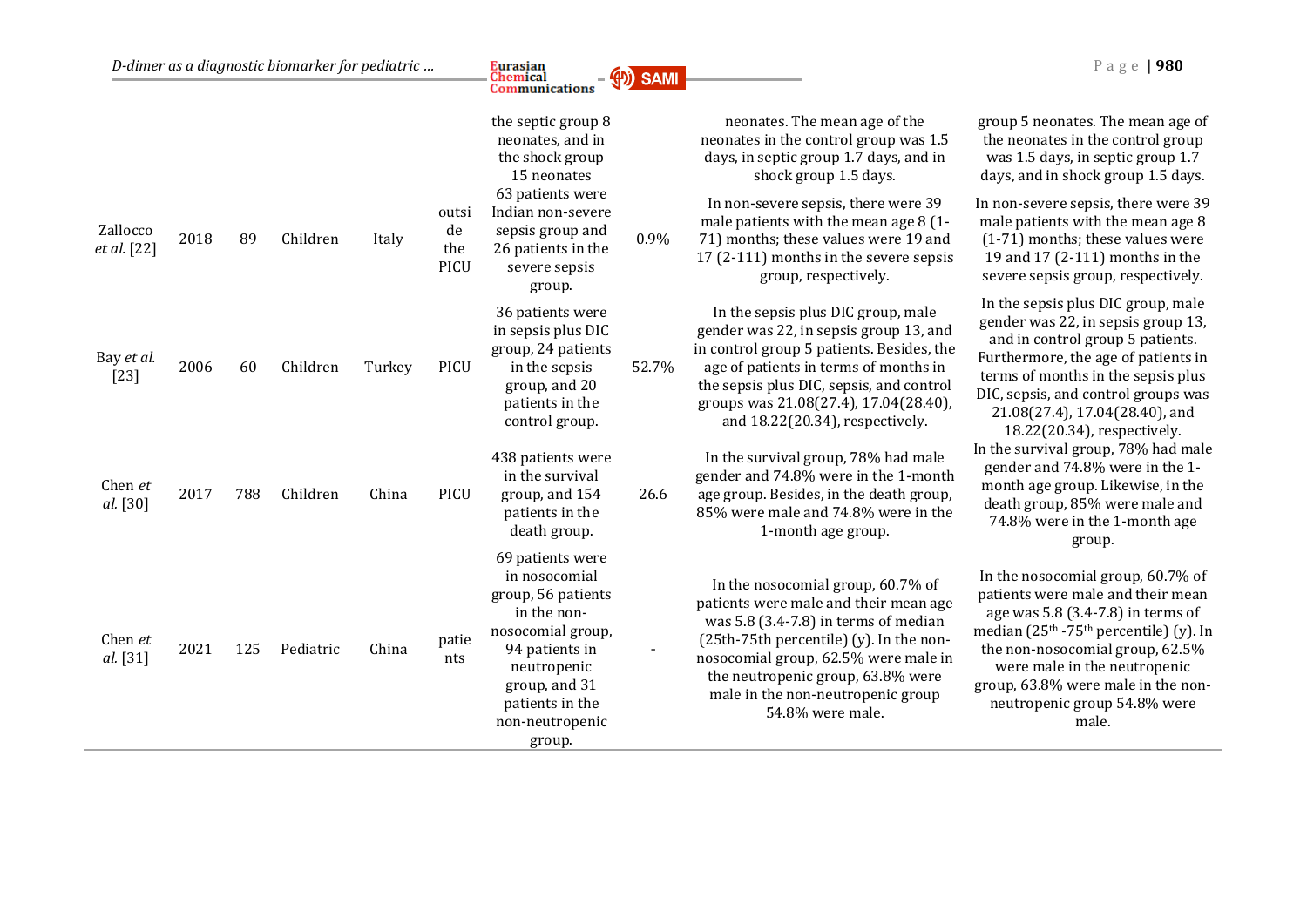



#### **FIGURE 1** Flowcharts for systematic review

#### **Discussion**

Paying attention to the infectious patients, especially patients with a high prevalence, is one of the priorities of the medical staff [32]. The early diagnosis of the disease is the first and the most vital step in patients' management. Conducting tests is considered as the initial line of patient evaluation which provides complete information to the physicians [33,34]. For this reason, this study was performed as the primarily SR study on pediatric and neonatal age group suffering from sepsis worldwide.

Since no specific previous study had been done on the role of DD in sepsis diagnosis in pediatric and neonatal groups, the results of this study will be compared with other studies. According to the findings, DD level was significantly higher in patients with sepsis. In the meta-analysis by Yan *et al*., who examined the relationship between DD and joint infection, eight papers were analyzed in the patient group suffering from joint infection worldwide. According to the findings, DD can function as a suitable and practical method for joint infection especially in patients with no history of coagulation disorders [36]. In another meta-analysis study, Li *et al*. analyzed seven papers on the patients suffering from joint infection worldwide. They demonstrated that DD had higher sensitivity compared to plasma D-dimer. It was also found that the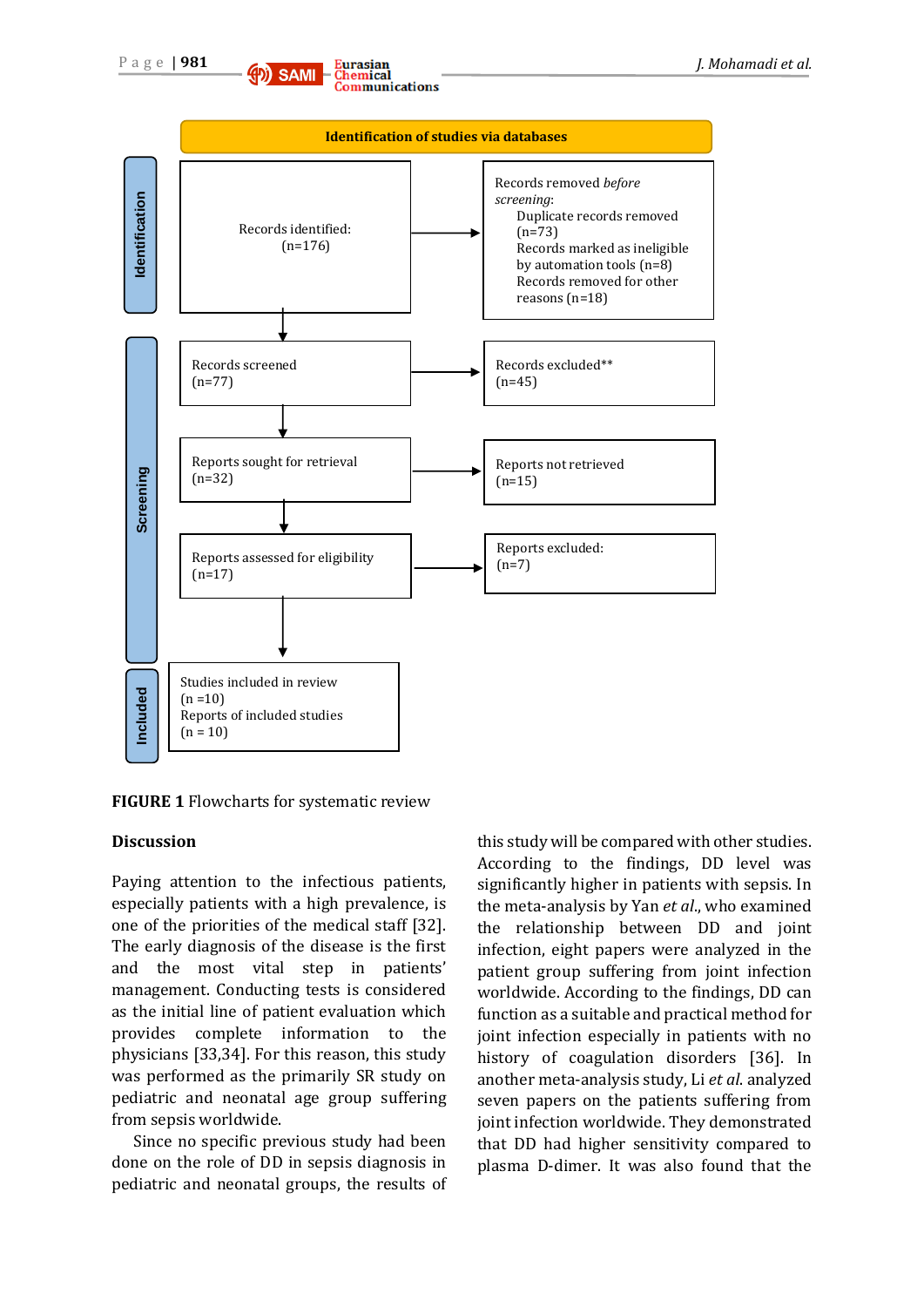

sensitivity of serum DD in diagnosis of infection was higher than that of ESR and CRP tests [35]. This is in line with the results of this SR study in which DD has been higher in patients with sepsis.

Another study performed on the role of DD in characterizing the clinical status of patients was SR study by Vidali *et al*., in which 16 papers published on COVID-19 patients had been included. They noted that DD status were evaluated in patients with COVID-19, and it was found that DD was higher in patients with COVID-19 and those with infection [37]. In the study by Shah et al. exploring the relationship between extent of DD and morbidity and mortality rate, it was found that in patients with positive DD in contrast to negative DD, comorbidity and mortality were two and four times higher, respectively [38]. In SR study by Varikasuvu et al., in which 13 papers had been included in the SR stage, it was observed that in patients with higher levels of DD, the risk of disease progression is higher [39]. In the present SR study, again DD was higher in patients with more severe clinical condition, which is in line with the results of the previous study.

It is recommended to use drug therapy in order to improve the status of laboratory variables in patients. In the study of Balavandi et al., It was revealed that the status of laboratory variables in heart patients has improved with drug therapy [40]. Likewise, in the study of Taheri et al., it was indicated that antibiotic therapy can improve sepsis in infants [41]. For this reason, it is recommended that medical interventions be performed in the field.

Since this study has been performed for the first time worldwide and has novelty, it is indeed the strong point of this study. Besides, this study has been performed through systematic review method; however, the meta-analysis statistical analyses have not been performed in it, which is a limitation. As such, it is suggested to perform meta-analysis study on D-dimer for diagnosis of Pediatric/Neonatal sepsis.

# **Conclusion**

In patients with more serious clinical status or those that had died, DD level was reported higher compared to other patients. It seems that DD level can be used as a factor for disease diagnosis and prognosis of patients.

# **Acknowledgements**

Ilam University of Medical sciences, Ilam, Iran

# *Orcid:*

*Jasem Mohamadi: <https://orcid.org/0000-0001-8832-9617> Neda Khaledian: <https://orcid.org/0000-0003-1019-1704> Mohamad Moradi: <https://orcid.org/0000-0002-7850-2751> Behrouz Soltany: <https://orcid.org/0000-0002-3015-4241> Milad Borji: <https://orcid.org/0000-0002-8124-9398> Asma Tarjoman: <https://orcid.org/0000-0002-5191-916X>*

# **References**

[1] W.S. Hamza, E.A.T.M. Hamed, M.A. Alfadhli, M.A.M. Ramadan, *Pediatrics & Neonatology*, **2022**, *63*, 71-77. [\[Crossref\]](https://doi.org/10.1016/j.pedneo.2021.08.010), [[Google Scholar\]](https://scholar.google.com/scholar?hl=en&as_sdt=0%2C5&q=%E2%80%8E+Hamza%2C+W.S.%2C+et+al.%2C+A+multidisciplinary+%E2%80%8Eintervention+to+reduce+central+line-associated+%E2%80%8Ebloodstream+infection+in+pediatrics+and+%E2%80%8Eneonatal+intensive+care+units.+Pediatrics+%26+%E2%80%8ENeonatology%2C+2022.+63%281%29%3A+p.+71-77.+%E2%80%8E&btnG=), [\[Publisher\]](https://www.sciencedirect.com/science/article/pii/S187595722100173X)

[2] T. Vos, S.S. Lim, C. Abbafati, K.M. Abbas, M. Abbasi, M. Abbasifard, ... Z.A. Bhutta, *The Lancet*, **2020**, *396*, 1204-1222. [\[Crossref\]](https://doi.org/10.1016/S0140-6736(20)30925-9), [[Google Scholar\]](https://scholar.google.com/scholar?hl=en&as_sdt=0%2C5&q=%E2%80%8EVos%2C+T.%2C+et+al.%2C+Global+burden+of+369+diseases+%E2%80%8Eand+injuries+in+204+countries+and+territories%2C+%E2%80%8E%E2%80%8E1990%E2%80%932019%3A+a+systematic+analysis+for+the+%E2%80%8EGlobal+Burden+of+Disease+Study+2019.+2020.+%E2%80%8E%E2%80%8E396%2810258%29%3A+p.+1204-1222%E2%80%8E&btnG=), [\[Publisher\]](https://www.sciencedirect.com/science/article/pii/S0140673620309259)

[3] K.E. Rudd, S.C. Johnson, K.M. Agesa, K.A. Shackelford, D. Tsoi, D.R. Kievlan, D.V. Colombara, K.S. Ikuta, N. Kissoon, S. Finfer, C. Fleischmann-Struzek, F.R. Machado, K.K. Reinhart, K. Rowan, C.W. Seymour, R.S. Watson, T.E. West, F. Marinho, S.I. Hay, R. Lozano, A. DLopez, D.C. Angus, C.J.L. Murray, M. Naghavi, *The Lancet*, **2020**, *395*, 200-211. [\[Crossref\]](https://doi.org/10.1016/S0140-6736(19)32989-7), [[Google Scholar\]](https://scholar.google.com/scholar?hl=en&as_sdt=0%2C5&q=%E2%80%8ERudd%2C+K.E.%2C+et+al.%2C+Global%2C+regional%2C+and+%E2%80%8Enational+sepsis+incidence+and+mortality%2C+%E2%80%8E%E2%80%8E1990%E2%80%932017%3A+analysis+for+the+Global+Burden+of+%E2%80%8EDisease+Study.+2020.+395%2810219%29%3A+p.+200-211.%E2%80%8E&btnG=), [\[Publisher\]](https://www.sciencedirect.com/science/article/pii/S0140673619329897)

[4] A. Sahebi, A. Yousefi, K. Abdi, Y. Jamshidbeigi, S. Moayedi, M. Torres, U. Wesemann, H. Sheikhbardsiri, M. Golitaleb, *Front Psychiatry*, **2021**, *12*, 764738. [\[Crossref\]](https://dx.doi.org/10.3389%2Ffpsyt.2021.764738), [[Google Scholar\]](https://scholar.google.com/scholar?hl=en&as_sdt=0%2C5&q=%E2%80%8ESahebi%2C+A.%2C+et+al.%2C+The+Prevalence+of+Post-%E2%80%8Etraumatic+Stress+Disorder+Among+Health+Care+%E2%80%8EWorkers+During+the+COVID-19+Pandemic%3A+An+%E2%80%8EUmbrella+Review+and+Meta-Analysis.+Front+%E2%80%8EPsychiatry%2C+2021.+12%3A+p.+764738.+%E2%80%8E&btnG=), [\[Publisher\]](https://www.ncbi.nlm.nih.gov/pmc/articles/PMC8634396/)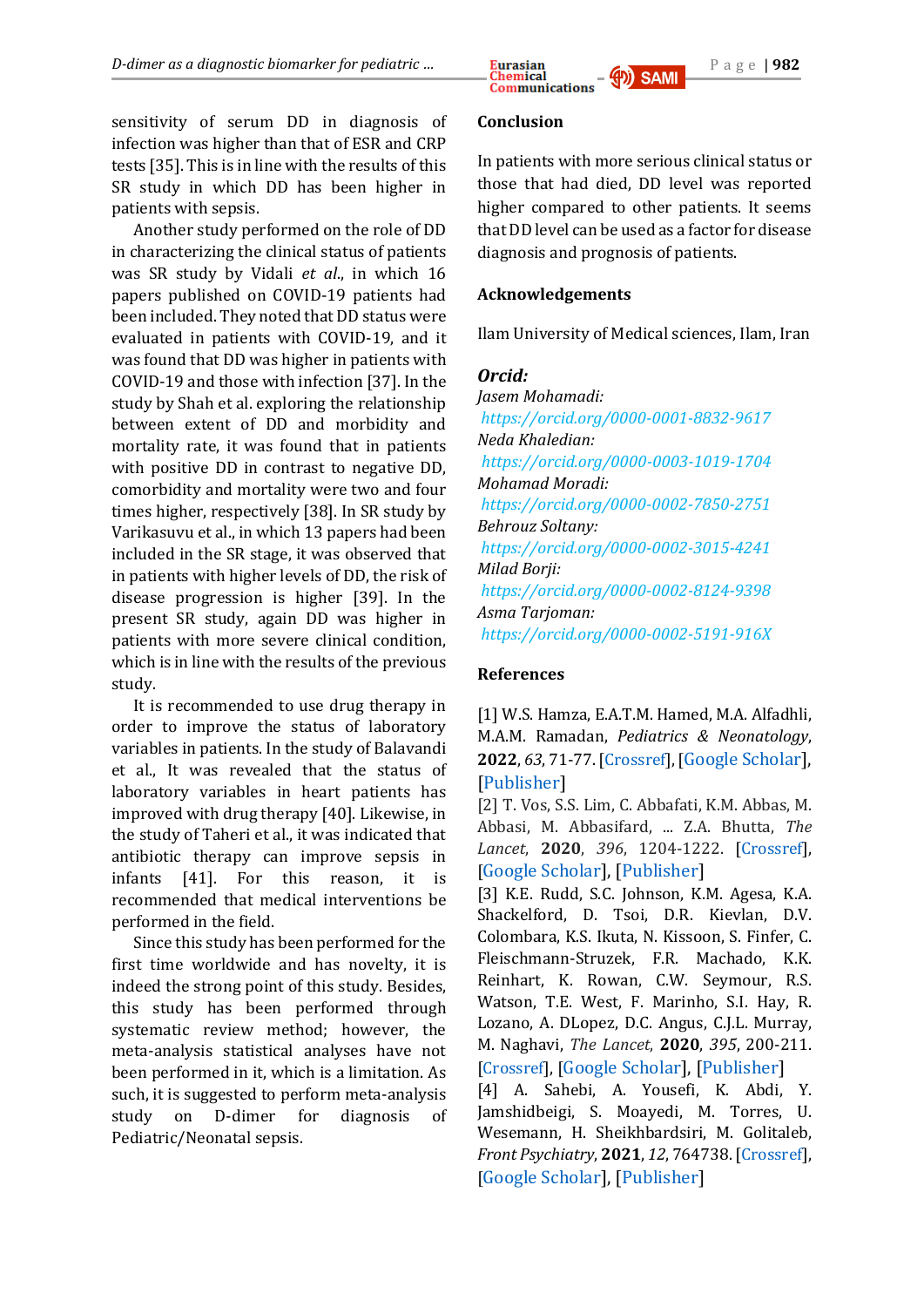

[5] K. Shirani, R. Akhoundi, A. Safaei, *Journal of Isfahan Medical School (I.U.M.S)*, **2017**, *35*, 42- 49. [Crossref], [[Google Scholar\]](https://scholar.google.com/scholar?hl=en&as_sdt=0%2C5&q=%E2%80%8EShirani%2C+K.%2C+R.+Akhoundi%2C+And+A.+Safaei%2C+%E2%80%8EDemographic+and+some+underlying+factors+in+%E2%80%8Epatients+with+sepsis+in+Alzahra+hospital%2C+%E2%80%8EIsfahan%2C+Iran.+2017.+%E2%80%8E&btnG=), [\[Publisher\]](https://www.sid.ir/en/Journal/ViewPaper.aspx?ID=533194) [6] L. Evans, A. Rhodes, W. Alhazzani, M. Antonelli, C.M. Coopersmith, C. French, F.R. Machado, L. Mcintyre, M. Ostermann, H.C. Prescott, C. Schorr, S. Simpson, W. Joost Wiersinga, F. Alshamsi, D.C. Angus, Y. Arabi, L. Azevedo, R. Beale, G. Beilman, E. Belley-Cote, L. Burry, M. Cecconi, J. Centofanti, A.C. Yataco, J. De Waele, R.P. Dellinger, K. Doi, B. Du, E. Estenssoro, R. Ferrer, C. Gomersall, C. Hodgson, M. Hylander Møller, T. Iwashyna, S. Jacob, R. Kleinpell, M. Klompas, Y. Koh, A. Kumar, A. Kwizera, S. Lobo, H. Masur, S. McGloughlin, S. Mehta, Y. Mehta, M. Mer, M. Nunnally, S. Oczkowski, T. Osborn, E. Papathanassoglou, A. Perner, M. Puskarich, J. Roberts, W. Schweickert, M. Seckel, J. Sevransky, C.L. Sprung, T. Welte, J. Zimmerman, M. Levy, *Intensive Care Med*, **2021**, *47*, 1181-1247. [\[Crossref\]](https://doi.org/10.1007/s00134-021-06506-y), [[Google](https://scholar.google.com/scholar?hl=en&as_sdt=0%2C5&q=Surviving+sepsis+campaign%3A+international+guidelines+for+management+of+sepsis+and+septic+shock+2021&btnG=)  [Scholar\]](https://scholar.google.com/scholar?hl=en&as_sdt=0%2C5&q=Surviving+sepsis+campaign%3A+international+guidelines+for+management+of+sepsis+and+septic+shock+2021&btnG=), [\[Publisher\]](https://link.springer.com/article/10.1007/s00134-021-06506-y)

[7] C. Fleischmann, A. Scherag, N.K.J. Adhikari, C.S. Hartog, T. Tsaganos, P. Schlattmann, D.C. Angus, K. Reinhart, *Current estimates and limitations*, **2016**, *193*, 259-272. [\[Crossref\]](https://doi.org/10.1164/rccm.201504-0781OC), [[Google Scholar\]](https://scholar.google.com/scholar?hl=en&as_sdt=0%2C5&q=%E2%80%8EFleischmann%2C+C.%2C+et+al.%2C+Assessment+of+global+%E2%80%8Eincidence+and+mortality+of+hospital-treated+%E2%80%8Esepsis.+Current+estimates+and+limitations.+%E2%80%8E%E2%80%8E2016.+193%283%29%3A+p.+259-272.+%E2%80%8E&btnG=), [\[Publisher\]](https://www.atsjournals.org/doi/full/10.1164/rccm.201504-0781OC)

[8] C. Fleischmann-Struzek, L. Mellhammar, N. Rose, A. Cassini, K.E. Rudd, P. Schlattmann, B. Allegranzi, K. Reinhart, *Intensive Care Med*., **2020**, *46*, 1552-1562. [\[Crossref\]](https://doi.org/10.1007/s00134-020-06151-x), [[Google](https://scholar.google.com/scholar?hl=en&as_sdt=0%2C5&q=%E2%80%8EFleischmann-Struzek%2C+C.%2C+et+al.%2C+Incidence+%E2%80%8Eand+mortality+of+hospital-and+ICU-treated+%E2%80%8Esepsis%3A+results+from+an+updated+and+expanded+%E2%80%8Esystematic+review+and+meta-analysis.+2020.+%E2%80%8E%E2%80%8E46%288%29%3A+p.+1552-1562.+%E2%80%8E&btnG=)  [Scholar\]](https://scholar.google.com/scholar?hl=en&as_sdt=0%2C5&q=%E2%80%8EFleischmann-Struzek%2C+C.%2C+et+al.%2C+Incidence+%E2%80%8Eand+mortality+of+hospital-and+ICU-treated+%E2%80%8Esepsis%3A+results+from+an+updated+and+expanded+%E2%80%8Esystematic+review+and+meta-analysis.+2020.+%E2%80%8E%E2%80%8E46%288%29%3A+p.+1552-1562.+%E2%80%8E&btnG=), [\[Publisher\]](https://link.springer.com/article/10.1007/s00134-020-06151-x)

[9] WHA. Improving the prevention, d.a.c.m.o.s.V., World Health Organization. https://www.who.int/servicedeliverysafety/ areas/sepsis/en/.

[10] C.M. Torio, B.J. Moore, *National inpatient hospital costs: the most expensive conditions by payer, 2013: statistical brief# 204*. In: Healthcare Cost and Utilization Project (HCUP) Statistical Briefs. Agency for Healthcare Research and Quality (US), Rockville (MD), PMID: 27359025, **2016**. [[Google Scholar\]](https://scholar.google.com/scholar?hl=en&as_sdt=0%2C5&q=%E2%80%8ETorio%2C+C.M.+and+B.J.+Moore%2C+National+%E2%80%8Einpatient+hospital+costs%3A+the+most+expensive+%E2%80%8Econditions+by+payer%2C+2013%3A+statistical+brief%23+%E2%80%8E%E2%80%8E204.+PMID%3A+27359025+2016.+%E2%80%8E&btnG=), [\[Publisher\]](https://europepmc.org/article/NBK/nbk368492)

[11] K. Edmond, A. Zaidi, *PLoS Med*., **2010**, *7*, e1000213. [\[Crossref\]](https://doi.org/10.1371/journal.pmed.1000213), [[Google Scholar\]](https://scholar.google.com/scholar?hl=en&as_sdt=0%2C5&q=%E2%80%8EEdmond%2C+K.+and+A.J.P.m.+Zaidi%2C+New+%E2%80%8Eapproaches+to+preventing%2C+diagnosing%2C+and+%E2%80%8Etreating+neonatal+sepsis.+2010.+7%283%29%3A+p.+%E2%80%8Ee1000213%E2%80%8E&btnG=), [\[Publisher\]](https://journals.plos.org/plosmedicine/article?id=10.1371/journal.pmed.1000213)

[12] K.A. McGann, S.S. Long, *Principles and Practice of Pediatric Infectious Diseases*, **2018**, 164-172.e2. [\[Crossref\]](https://dx.doi.org/10.1016%2FB978-0-323-40181-4.00021-9), [[Google Scholar\]](https://scholar.google.com/scholar?hl=en&as_sdt=0%2C5&q=%E2%80%8EMcGann%2C+K.A.%2C+S.S.J.P.+Long%2C+and+P.o.P.I.+%E2%80%8EDiseases%2C+Respiratory+Tract+Symptom+%E2%80%8EComplexes.+Louis+2018%3A+p.+164%E2%80%8E&btnG=), [\[Publisher\]](https://www.ncbi.nlm.nih.gov/pmc/articles/PMC7173486/)

[13] K. Patel, E. McElvania, *The journal of applied laboratory medicine*, **2019**, *3*, 587-600. [\[Crossref\]](https://doi.org/10.1373/jalm.2017.025908‎), [[Google Scholar\]](https://scholar.google.com/scholar?hl=en&as_sdt=0%2C5&q=%E2%80%8EPatel%2C+K.+and+E.J.T.j.o.a.l.m.+McElvania%2C+%E2%80%8EDiagnostic+challenges+and+laboratory+%E2%80%8Econsiderations+for+pediatric+sepsis.+The+%E2%80%8Ejournal+of+applied+laboratory+medicine.%2C+2019.+%E2%80%8E%E2%80%8E3%284%29%3A+p.+587-600%E2%80%8E&btnG=), [\[Publisher\]](https://academic.oup.com/jalm/article/3/4/587/5603181?login=true)

[14] C. Rhee, P.T.M. Jones, Y. Hamad, A. Pande, J. Varon, C. O'Brien, D.J. Anderson, D.K. Warren, R.B. Dantes, L. Epstein, M. Klompas, *JAMA Netw Open.,* **2019**, *2*, e187571-e187571. [\[Crossref\]](file:///C:/Users/borji/Downloads/‎10.1001/jamanetworkopen.2018.7571‎), [[Google Scholar\]](https://scholar.google.com/scholar?hl=en&as_sdt=0%2C5&q=%E2%80%8ERhee%2C+C.%2C+et+al.%2C+Prevalence%2C+underlying+%E2%80%8Ecauses%2C+and+preventability+of+sepsis-associated+%E2%80%8Emortality+in+US+acute+care+hospitals.+JAMA+%E2%80%8E%E2%80%8E2019.+2%282%29%3A+p.+e187571-e187571%E2%80%8E&btnG=), [\[Publisher\]](https://jamanetwork.com/journals/jamanetworkopen/article-abstract/2724768)

[15] L. Epstein, R. Dantes, S. Magill, A. Fiore, *Morbidity and Mortality Weekly Report*, **2016**, *65*, 342-345. [\[Crossref\]](https://doi.org/10.15585/mmwr.mm6513a2), [[Google Scholar\]](https://scholar.google.com/scholar?hl=en&as_sdt=0%2C5&q=%E2%80%8E+Epstein%2C+L.%2C+et+al.%2C+Varying+estimates+of+%E2%80%8Esepsis+mortality+using+death+certificates+and+%E2%80%8Eadministrative+codes%E2%80%94United+States%2C+1999%E2%80%93%E2%80%8E%E2%80%8E2014.+Morbidity+and+Mortality+Weekly+%E2%80%8EReport%2C+2016.+65%2813%29%3A+p.+342-345%E2%80%8E&btnG=), [\[Publisher\]](https://www.jstor.org/stable/24858003)

[16] S.H. Aghamiri, K. Komlakh, M.J.I. Ghaffari, *Inflammopharmacology*, **2022**, *30*, 51–60. [\[Crossref\]](https://doi.org/10.1007/s10787-021-00919-3‎), [[Google Scholar\]](https://scholar.google.com/scholar?hl=en&as_sdt=0%2C5&q=%E2%80%8EAghamiri%2C+S.H.%2C+K.+Komlakh%2C+and+M.J.I.+%E2%80%8EGhaffari%2C+The+crosstalk+among+TLR2%2C+TLR4+%E2%80%8Eand+pathogenic+pathways%3B+a+treasure+trove+for+%E2%80%8Etreatment+of+diabetic+neuropathy.+2022.+%E2%80%8EInflammopharmacology%3A+p.+1-10%E2%80%8E&btnG=), [\[Publisher\]](https://link.springer.com/article/10.1007/s10787-021-00919-3)

[17] S.H. Aghamiri, K. Komlakh, M. Ghaffari, *Int. Immunopharmacol*., **2022**, *102*, 108398. [\[Crossref\]](https://doi.org/10.1016/j.intimp.2021.108398‎), [[Google Scholar\]](https://scholar.google.com/scholar?hl=en&as_sdt=0%2C5&q=%E2%80%8E%E2%80%8E+Aghamiri%2C+S.H.%2C+K.+Komlakh%2C+and+M.J.I.i.+%E2%80%8EGhaffari%2C+Toll-Like+Receptors+%28TLRs%29+and+their+%E2%80%8Epotential+therapeutic+applications+in+diabetic+%E2%80%8Eneuropathy.+International+%E2%80%8Eimmunopharmacology%2C+2022.+102%3A+p.+108398%E2%80%8E&btnG=), [\[Publisher\]](https://www.sciencedirect.com/science/article/pii/S1567576921010341)

[18] R. Li, C. Lu, W. Yang, Y. Zhou, J. Zhong, X. Chen, X. Li, G. Huang, X. Peng, K. Liu, C. Zhang, H. Hu, Y. Lai, *J. Clin. Lab. Anal.*, **2022**, *36*, e24194. [\[Crossref\]](https://doi.org/10.1002/jcla.24194), [[Google Scholar\]](https://scholar.google.com/scholar?hl=en&as_sdt=0%2C5&q=%E2%80%8E+Li%2C+R.%2C+et+al.%2C+A+panel+of+three+serum+%E2%80%8EmicroRNA+can+be+used+as+potential+diagnostic+%E2%80%8Ebiomarkers+for+nasopharyngeal+carcinoma.+%E2%80%8E%E2%80%8E2022%3A+p.+e24194.+%E2%80%8E&btnG=), [\[Publisher\]](https://onlinelibrary.wiley.com/doi/full/10.1002/jcla.24194)

[19] M.A. Doulati, M. Doulati, *J Laboratory & Diagnosis.*, **2020**, *12*, 41-45. [Crossref], [[Google Scholar\]](https://scholar.google.com/scholar?hl=en&as_sdt=0%2C5&q=%E2%80%8EDoulati%2C+M.A.+and+M.+Doulati%2C+the+value+%E2%80%8Eof+D-Dimer+as+a+biomarker+in+assessing+%E2%80%8Edisease+severity+and+mortality+in+patients+with+%E2%80%8ECovid-19%2C+a+review+study+%25J+Laboratory+%26+%E2%80%8EDiagnosis.+2020.+12%2849%29%3A+p.+41-45%E2%80%8E&btnG=), [\[Publisher\]](https://labdiagnosis.ir/browse.php?a_id=421&slc_lang=en&sid=1&printcase=1&hbnr=1&hmb=1)

[20] S. Hemmati, M. Aleyasin, *J Laboratory & Diagnosis*., **2022**, *13*, 17-32. [[Google Scholar\]](https://scholar.google.com/scholar?hl=en&as_sdt=0%2C5&q=%E2%80%8EHemmati%2C+S.+and+M.+Aleyasin%2C+The+Effect+%E2%80%8Eof+Preanalytical%2C+Analytical%2C+and+%E2%80%8EPostanalytical+Variables+on+D-dimer+%E2%80%8EMeasurement+%25J+Laboratory+%26+Diagnosis.+%E2%80%8E%E2%80%8E2022.+13%2854%29%3A+p.+17-32%E2%80%8E&btnG=), [\[Publisher\]](http://labdiagnosis.ir/browse.php?a_id=482&slc_lang=en&sid=1&printcase=1&hbnr=1&hmb=1)

[21] O. Turak, U. Canpolat, F. Özcan, Ç. Yayla, M. A. Mendi, F. Öksüz, D. Tok, D. Tok, K. Çağlı, Z. Gölbaşı., *Thrombosis Research*, **2014**, *134*, 587-592. [\[Crossref\]](https://doi.org/10.1016/j.thromres.2014.06.015), [[Google Scholar\]](https://scholar.google.com/scholar?hl=en&as_sdt=0%2C5&q=%E2%80%8ETurak%2C+O.%2C+et+al.%2C+D-dimer+level+predicts+%E2%80%8Ein-hospital+mortality+in+patients+with+infective+%E2%80%8Eendocarditis%3A+a+prospective+single-centre+%E2%80%8Estudy.+2014.+134%283%29%3A+p.+587-592%E2%80%8E&btnG=), [\[Publisher\]](https://www.sciencedirect.com/science/article/abs/pii/S0049384814003417)

[22] F. Zallocco, P. Osimani, I. Carloni, V. Romagnoli, S. Angeloni, S. Cazzato, *Eur. J. Pediatr*, **2018**, *177*, 1775-1783. [\[Crossref\]](https://doi.org/10.1007/s00431-018-3247-2‎), [[Google Scholar\]](https://scholar.google.com/scholar?hl=en&as_sdt=0%2C5&q=%E2%80%8EZallocco%2C+F.%2C+et+al.%2C+Assessment+of+clinical+%E2%80%8Eoutcome+of+children+with+sepsis+outside+the+%E2%80%8Eintensive+care+unit.+European+Journal+of+%E2%80%8EPediatrics%2C+2018.+177%2812%29%3A+p.+1775-1783%E2%80%8E&btnG=), [\[Publisher\]](https://link.springer.com/article/10.1007/s00431-018-3247-2)

[23] A. Bay, A.F. Oner, D. Kose, M. Dogan, *Blood coagulation & fibrinolysis*, **2006**, *17*, 569-573. [\[Crossref\]](https://doi.org/10.1097/01.mbc.0000245304.95138.cf‎), [[Google Scholar\]](https://scholar.google.com/scholar?hl=en&as_sdt=0%2C5&q=%E2%80%8EBay%2C+A.%2C+et+al.%2C+Global+fibrinolytic+%E2%80%8Ecapacity+in+pediatric+patients+with+sepsis+and+%E2%80%8Edisseminated+intravascular+coagulation.+Blood+%E2%80%8Ecoagulation+%26+fibrinolysis%2C+2006.+17%287%29%3A+p.+%E2%80%8E%E2%80%8E569-573%E2%80%8E&btnG=), [\[Publisher\]](https://journals.lww.com/bloodcoagulation/Abstract/2006/10000/Global_fibrinolytic_capacity_in_pediatric_patients.10.aspx)

[24] W.K. Jhang, S.J. Park, *Thromb Haemost*, **2021**, *121*, 457-463. [\[Crossref\]](https://doi.org/‎10.1055/s-0040-1718736‎), [[Google](https://scholar.google.com/scholar?hl=en&as_sdt=0%2C5&q=%E2%80%8EJhang%2C+W.K.%2C+S.J.J.T.+Park%2C+and+%E2%80%8EHaemostasis%2C+Evaluation+of+sepsis-induced+%E2%80%8Ecoagulopathy+in+critically+ill+pediatric+patients+%E2%80%8Ewith+septic+shock.+Thrombosis+and+%E2%80%8EHaemostasis%2C%2C+2021.+121%2804%29%3A+p.+457-463%E2%80%8E&btnG=)  [Scholar\]](https://scholar.google.com/scholar?hl=en&as_sdt=0%2C5&q=%E2%80%8EJhang%2C+W.K.%2C+S.J.J.T.+Park%2C+and+%E2%80%8EHaemostasis%2C+Evaluation+of+sepsis-induced+%E2%80%8Ecoagulopathy+in+critically+ill+pediatric+patients+%E2%80%8Ewith+septic+shock.+Thrombosis+and+%E2%80%8EHaemostasis%2C%2C+2021.+121%2804%29%3A+p.+457-463%E2%80%8E&btnG=), [\[Publisher\]](https://www.thieme-connect.com/products/ejournals/abstract/10.1055/s-0040-1718736)